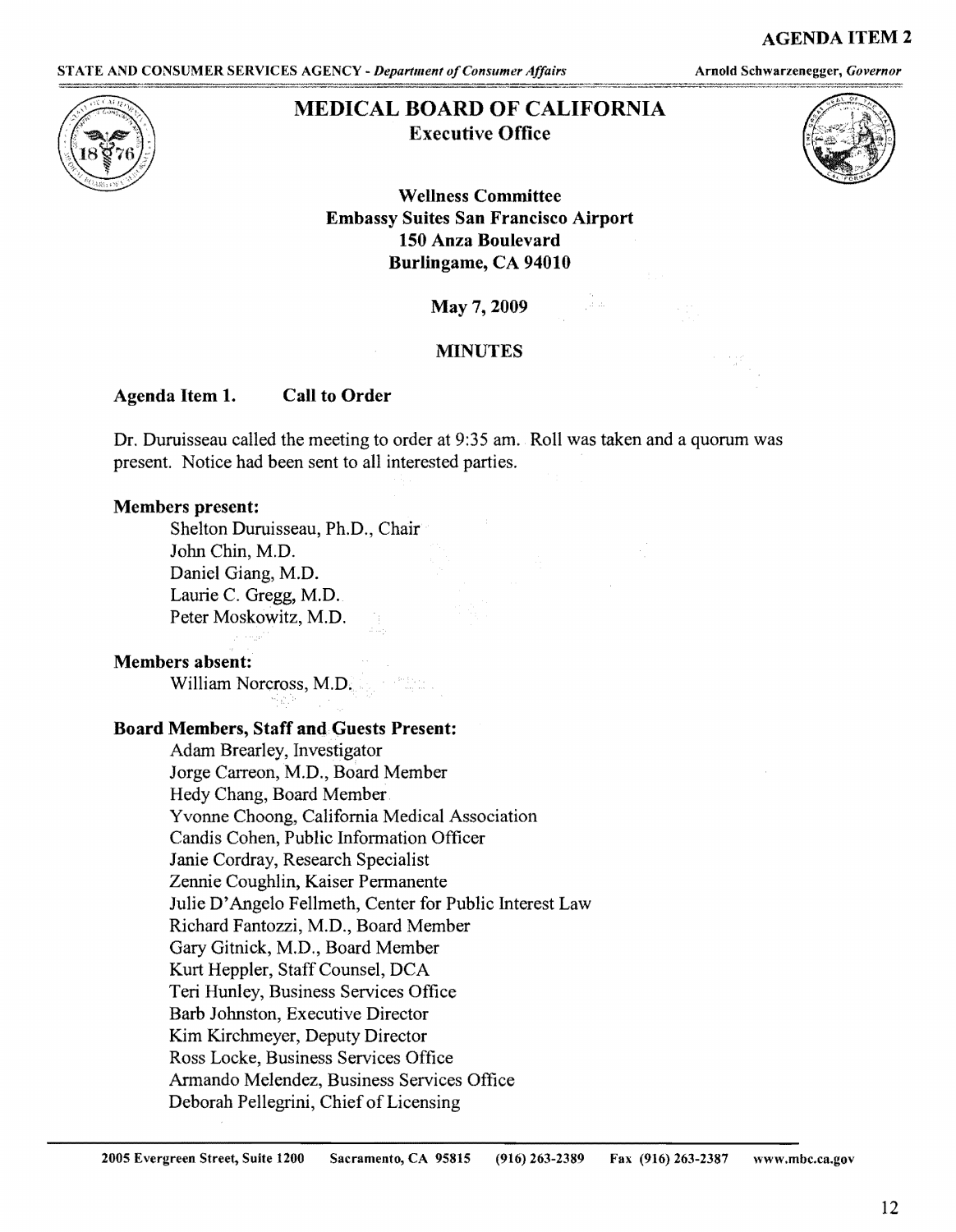Wellness Comm. Minutes, page 2 May 7, 2009

> Regina Rao, Business Services Office Paulette Romero, Associate Analyst Janet Salomonson, MD, Board Member Kevin A. Schunke, Committee Manager Anita Scuri, Senior Staff Counsel, DCA Susan Thadani, Investigator Cheryl Thompson, Executive Assistant Renee Threadgill, Chief of Enforcement Linda Whitney, Chief of Legislation Barbara Yaroslavsky, Board Member Frank V. Zerunyan, J.D., Board Member

## **Agenda Item 2. Approval of the Minutes from the January 29, 2009 Meetings**

Motion/second/carried Drs. Giang/Chin to approve the minutes.

## **Agenda Item 3. Hospital Well-Being Committee/Wellness Program Survey Task Force** - **Dr. Gregg and Dr. Moskowitz**

During the past several months, the Committee has taken steps to gain a better understanding of what wellness resources currently are available to physicians. Dr. Gregg and Dr. Moskowitz were appointed to a task force to develop a survey which will be sent to all hospitals in California.

California hospitals are required to have a well-being committee, and many hospitals also have a wellness committee. This task force wanted to survey all California hospitals to see what wellness efforts they are undertaking and to get a better understanding of what works for them. With this in mind, the task force developed a survey and cover letter, which was distributed to the committee members for review and consideration.

Mr. Schunke reported the task force has worked with staff to finalize the survey. The survey and cover letter were approved by the Committee at the January meeting. Because of other assignments for staff, the mailing has not been completed yet; however, it would be a priority before the next meeting. Staff will investigate using an on-line survey site to gather responses.

## **Agenda Item 4. Status of Physician Wellness Legislation** - **Ms. Whitney**

Ms. Whitney addressed the Committee to discuss the Board-sponsored wellness bill, AB 1094, authored by Assm. Conway. Ms. Conway was notified by State and Consumer Services Agency, representing the Administration, that it would oppose the bill. Therefore, the author now is using the bill for another subject matter.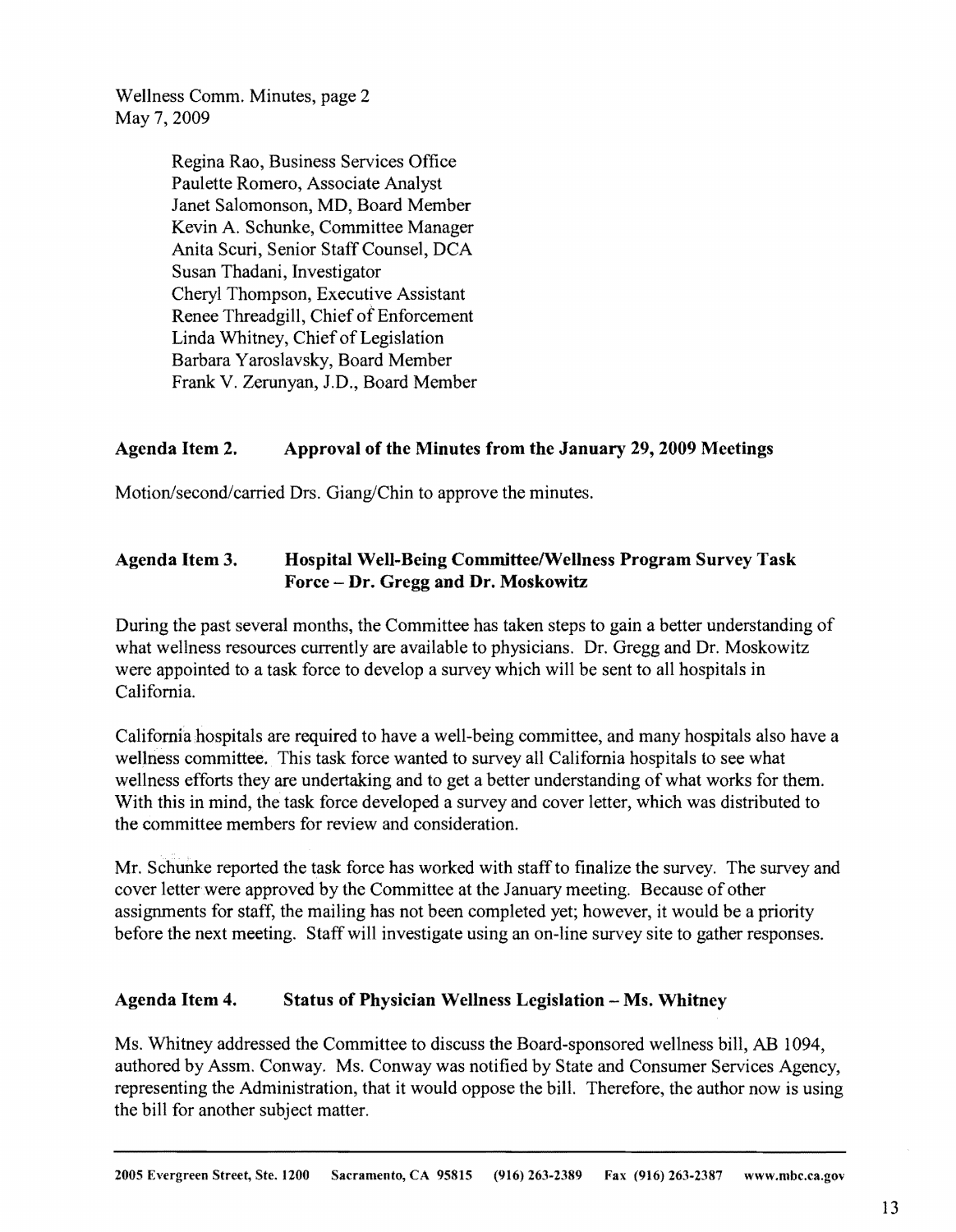Wellness Comm. Minutes, page 3 May 7, 2009

The Governor vetoed AB 2443 (the Board-sponsored wellness bill of last session) because the bill, per the veto message, did not appear to fall within the mission of the Board, which is only licensing and enforcement.

Thus, in drafting AB 1094, the Board sought to make the bill permissive instead of mandatory, and had included significant findings and declarations. During the spring, Dr. Duruisseau and staff met with the Director of Consumer Affairs and her staff to seek support and direction. He reiterated the Board's position to pursue and make an affirmative statement that physician wellness and health is within the mission of the Board. Nevertheless, this did not assuage the opposition; per DCA, since the Board has the authority to create a wellness program, additional legislation was not necessary.

Dr. Chin sought clarification, asking if the Department's staff and the Governor (via the veto message) were implying that physician wellness and health is not within the broader realm of consumer protection. Ms. Whitney responded that the veto message for AB 2443 clearly indicated the Board should focus on licensing and enforcement. Dr. Gregg was instrumental in preparing a summary of published peer-reviewed studies that support the connection between physician wellness and patient safety. This was meant to be the underlying data to support AB 1094. Despite this research, it was reiterated that creation of a wellness program was already within the jurisdiction of the Board and such a statement of support by the Governor was not warranted.

Drs. Chin and Duruisseau asked Ms. Whitney to facilitate a meeting with the Governor's staff to provide a better understanding of why the Board wants to move forward with this concept.

# **Ageuda Item 5. Committee Members' Report on Activities**

Other than those points already mentioned, no further items were brought forward for discussion.

## **Agenda Item 6. Discussion of Physicians' Health Forum**

Dr. Duruisseau advised the Committee he had been asked by DCA to facilitate the Physician's Health Forum in April. However, because of other obligations, he had to decline to opportunity to attend. He stated he had not been briefed on the outcome of the meeting.

### **Agenda Item 7. Discussion of Future Agenda Items**

Pursuant to a query by Dr. Giang, Mr. Schunke reported he would coordinate additional articles for the Board's *Newsletter* by working with Dr. Gregg and Candis Cohen, the Board's Public Information Officer.